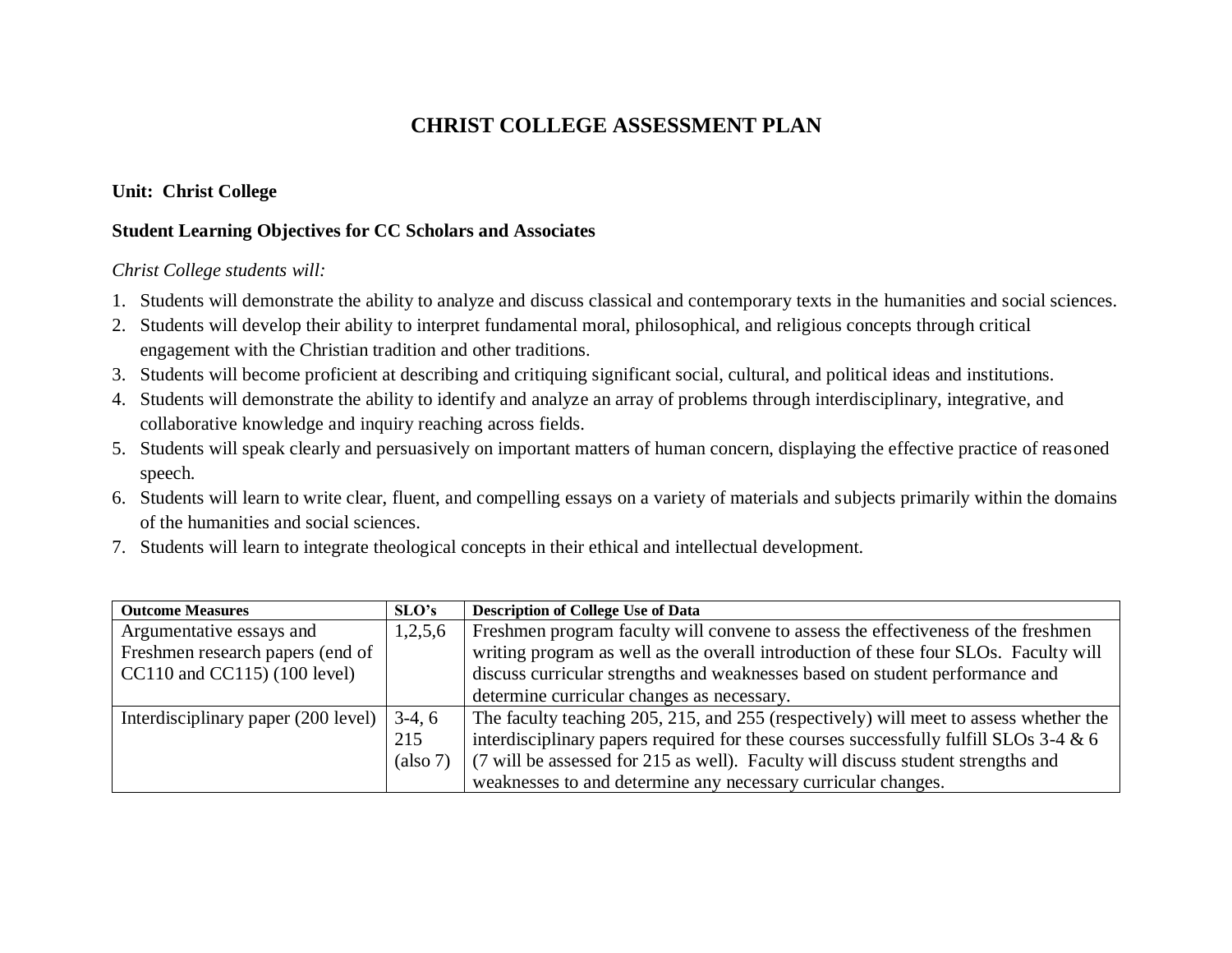| Honors thesis (300 level                     | 1,2,4,6 | Faculty who have supervised honors theses will convene to discuss student strengths  |
|----------------------------------------------|---------|--------------------------------------------------------------------------------------|
| seminars)                                    |         | and weaknesses in relation to SLO 1-4 and 6 and determine curricular changes as      |
|                                              |         | necessary.                                                                           |
| Senior Autobiography (400 level) $\mid$ 6, 7 |         | Faculty and Deans will read a sample of senior autobiography assignment (CC499)      |
|                                              |         | and discuss student strengths and weaknesses in relation to SLO 6 and 7 to determine |
|                                              |         | any necessary curricular changes.                                                    |
| Senior Exit survey (400 level)               | $1 - 7$ | Faculty and Deans will review survey results and select areas of concern to address. |

1. **Results—**Review activities and findings by completing the Assessment Activities Table below. You can also provide a brief discussion afterward if you feel it would help the committee understand your assessment activities and findings during this cycle.

### **Assessment Activities Table**

| This year we assessed<br>$SLO(s)$ | using Outcome<br>Measure(s) (OMs).                                                                                                                                                             | <b>Findings:</b> | <b>Strategies for</b><br><b>Improvement</b> |
|-----------------------------------|------------------------------------------------------------------------------------------------------------------------------------------------------------------------------------------------|------------------|---------------------------------------------|
| SLO <sub>3</sub>                  | DM: papers from CC200<br>IM: student feedback                                                                                                                                                  |                  |                                             |
| <b>SLO4</b>                       | DM: papers from CC200 and<br>class discussion<br>IM: student feedback                                                                                                                          |                  |                                             |
| SLO <sub>3</sub>                  | CC 215 DM: A new Final<br>Exam that included<br>identification and analysis of<br>both images and course<br>readings, and that<br>emphasized interdisciplinary<br>integration and knowledge of |                  |                                             |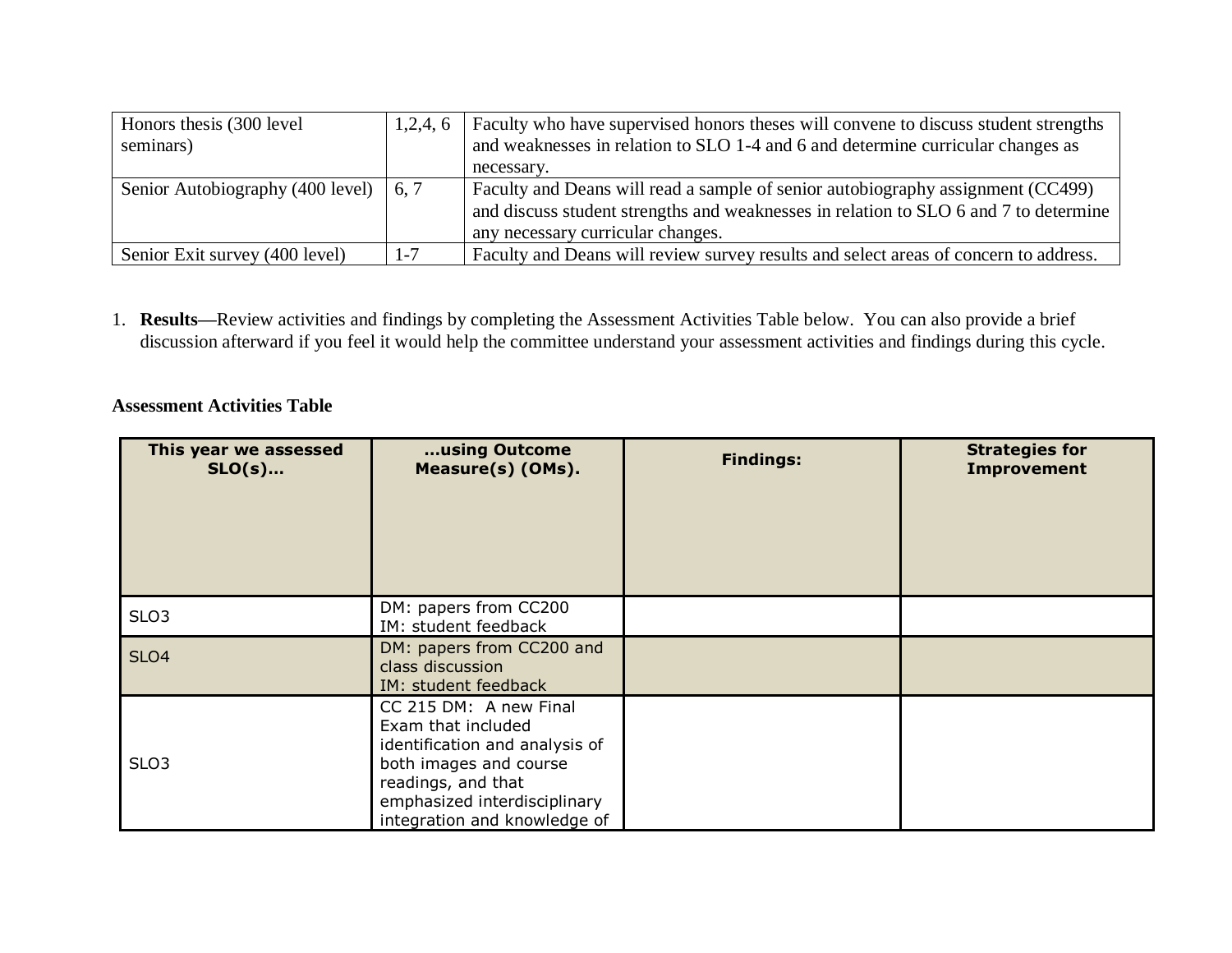|                        | a variety of social contexts<br>and cultural forms.<br>IM: student feedback          |  |
|------------------------|--------------------------------------------------------------------------------------|--|
| SLO <sub>4</sub>       | CC 215 DM: Final Exam,<br>Group "Visual Argument"<br>Project<br>IM: student feedback |  |
| SLO <sub>3</sub>       | DM: papers from 255<br>IM: student feedback                                          |  |
| SLO <sub>4</sub>       | DM: papers from 255<br>IM: student feedback                                          |  |
| SLO <sub>3</sub> and 4 | DM: Honors theses (CC325s)<br>IM: student feedback                                   |  |
| SLO <sub>3</sub> and 4 | IM: exit survey from senior<br>colloquium (CC499)                                    |  |

# **Discussion:**

2. What **revisions**, if any, to current SLOs and/or outcome measures did you make from previous plan? Provide the rationale for any change(s).

3. **Plans**- What learning objectives will you be assessing in the next cycle?

## **SLO Assessment Cycle (4 year cycle)**:

Year 1—SLO 1-2 (100, 300, exit) 2014-15 Year 2—SLO 3-4 (200, 300, exit) 2015-16 THIS YEAR Year 3—SLO 5-6 (100, 200, exit) 2016-17 Year 4—SLO 7 (400, exit) 2017-18